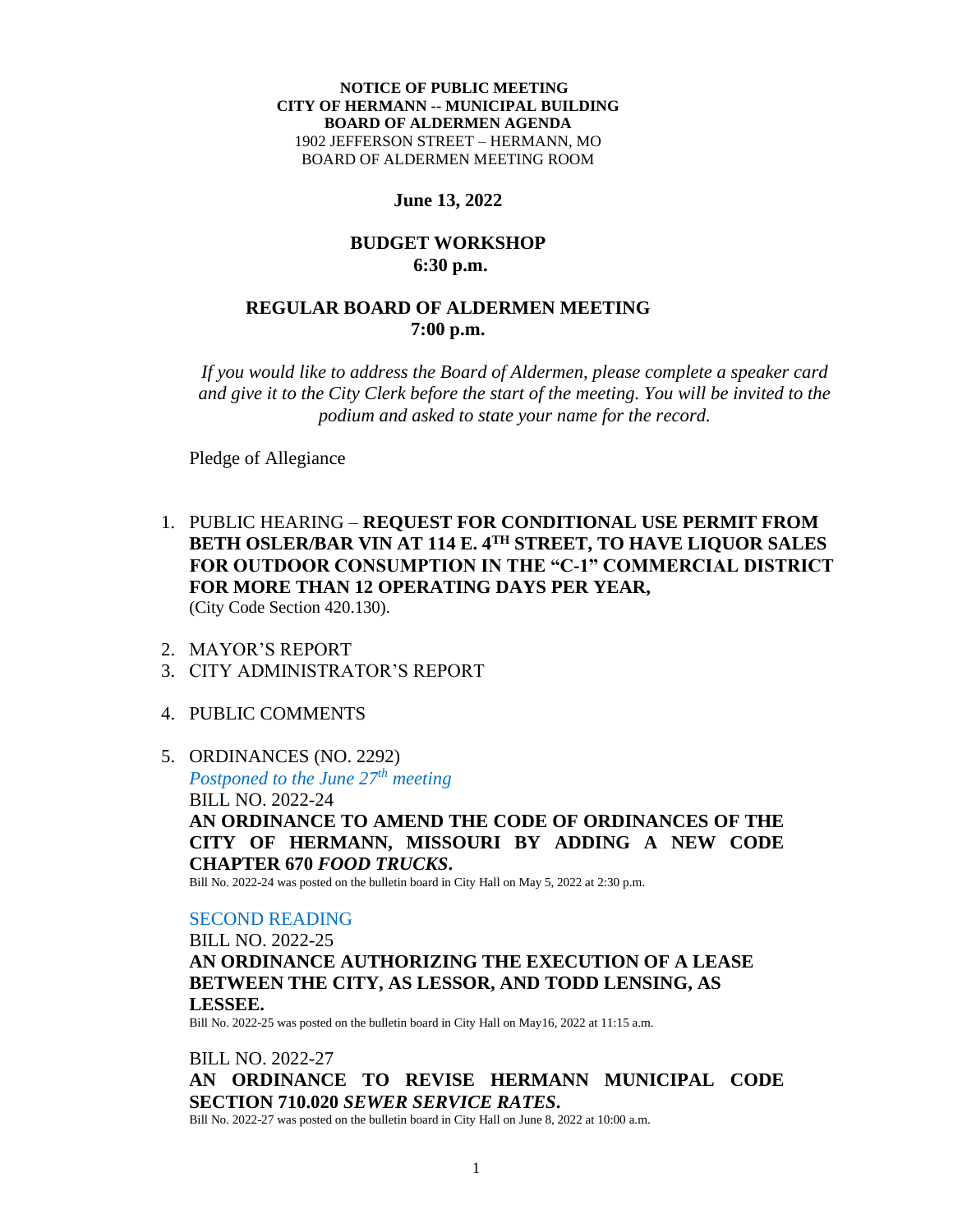# BILL NO. 2022-28 **AN ORDINANCE PROVIDING FOR THE BUDGET FOR THE CITY OF HERMANN, MISSOURI, FOR FISCAL YEAR 2022-2023; AND ESTABLISHING A SALARY SCHEDULE FOR OFFICERS AND EMPLOYEES OF THE CITY OF HERMANN, MISSOURI, FOR FISCAL YEAR 2022-2023.**

Bill No. 2022-28 was posted on the bulletin board in City Hall on June 6, 2022 at 8:00 a.m.

## BILL NO. 2022-29

**AN ORDINANCE TO APPROVE A MUNICIPAL SERVICES CONTRACT BY AND BETWEEN THE CITY OF HERMANN, MISSOURI AND MARY KUNSTMANN, D/B/A THE COMPUTER LADY.** 

Bill No. 2022-29 was posted on the bulletin board in City Hall on June 8, 2022 at 8:00 a.m.

#### BILL NO. 2022-30

**AN ORDINANCE TO APPROVE A MUNICIPAL SERVICES CONTRACT BY AND BETWEEN THE CITY OF HERMANN, MISSOURI AND JENNIFER DAVIS FOR MARKETING AND WEBSITE SERVICES.** 

Bill No. 2022-30 was posted on the bulletin board in City Hall on June 8, 2022 at 8:00 a.m.

## BILL NO. 2022-31

**AN ORDINANCE TO APPROVE A MUNICIPAL SERVICES AND MATERIAL CONTRACT BY AND BETWEEN THE CITY OF HERMANN, MISSOURI AND KE BUTTERFIELD, LLC TO PROVIDE BLOG AND CONTENT WRITER SERVICES.**

Bill No. 2022-31 was posted on the bulletin board in City Hall on June 9, 2022 at 11:30 a.m.

#### BILL NO. 2022-32

**AN ORDINANCE TO APPROVE A CONTRACT BY AND BETWEEN THE CITY OF HERMANN, MISSOURI AND DESTINATION SERVICES, LLC TO CONDUCT A FEASIBILITY STUDY FOR A HOTEL IN HERMANN.**

Bill No. 2022-32 was posted on the bulletin board in City Hall on June 9, 2022 at 3:30 p.m.

#### BILL NO. 2022-33

**AN ORDINANCE TO AMEND SECTIONS 220.190, 220.200, 220.210 AND 220.220 OF THE MUNICIPAL CODE AND PRESCRIBING A SCHEDULE OF RATES FOR REFUSE CONTAINER LEASES FOR GARBAGE AND REFUSE COLLECTION, FOR BILLING AND COLLECTION SERVICES BY THE CITY, FOR RECYCLING CHARGES AND FOR MAINTENANCE.**  Bill No. 2022-33 was posted on the bulletin board in City Hall on June 9, 2022 at 11:55 a.m.

BILL NO. 2022-34

**AN ORDINANCE TO AMEND HERMANN MUNICIPAL CODE SECTIONS 215.1970 and 215.1980 REGARDING CURFEWS.** 

Bill No. 2022-34 was posted on the bulletin board in City Hall on June 9, 2022 at 2:00 p.m.